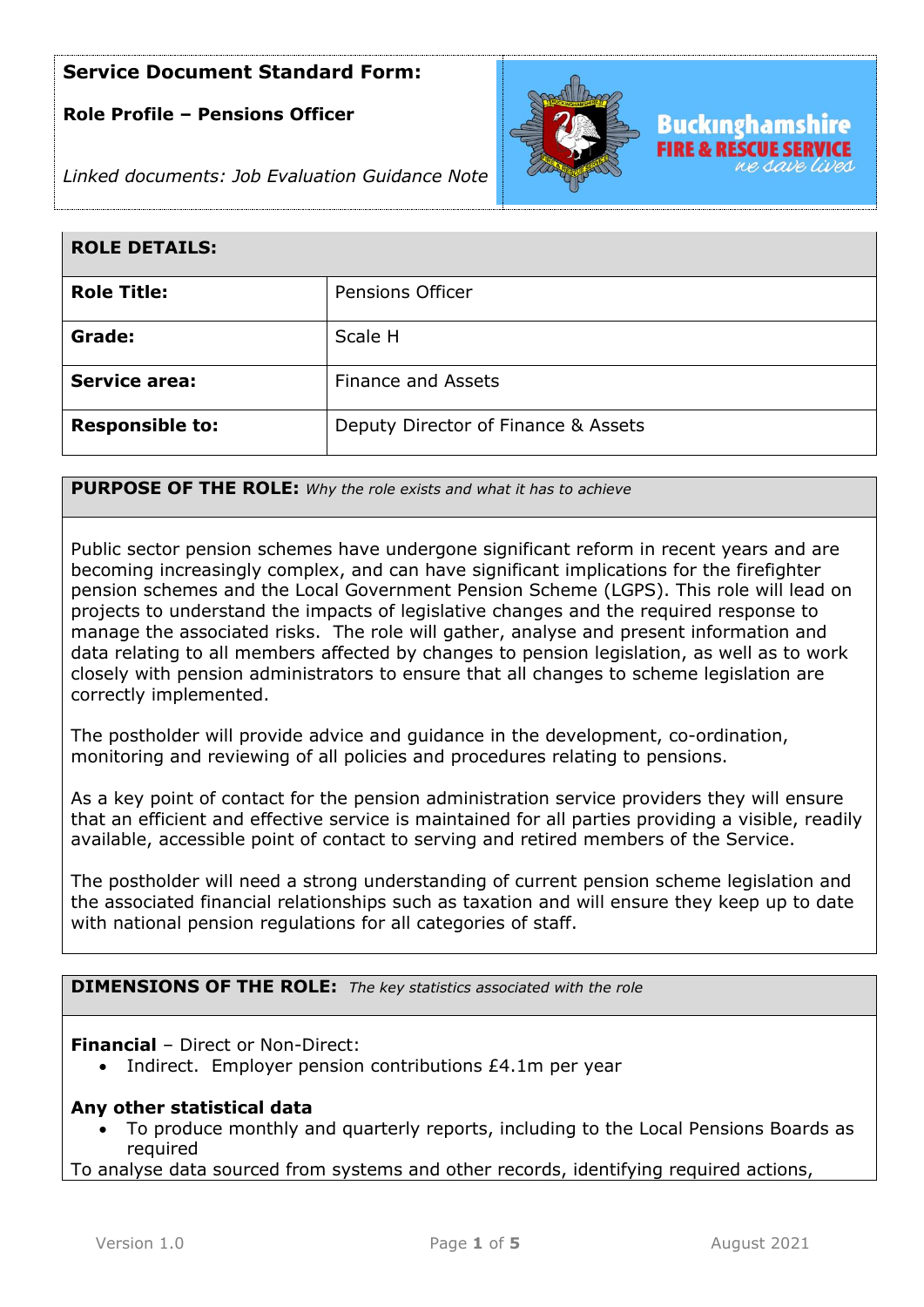**Role Profile – Pensions Officer**



*Linked documents: Job Evaluation Guidance Note*

trends, and generating reports.

### **PRINCIPAL ACCOUNTABILITIES:** *What the role is accountable for and required to deliver*

- Examine the pension landscape to ensure changes in regulations, case law and in relation to financial aspects (taxation, actuarial factors etc) are identified and understood for their impact on the Service.
- Lead projects to gather, analyse and present information and data relating to all members affected by changes to legislation.
- Ensure that all statutory Regulations and new Scheme arrangements are correctly applied within the Service. Work with the pension administrators to ensure that all changes are implemented efficiently and effectively.
- Keep up to date with all future legislative changes and technical developments in pension matters that may affect pensions and which will directly impact on current and future work activities.
- Ensure all pension related matters including legislation, guidance and key messages are communicated appropriately within the Service
- Understand the payroll implications of change and ensure a close and effective working relationship with Payroll to ensure efficiency of operation.
- To work with Finance to understand the tax, actuarial and other pension related financial impacts to inform reporting, decision making and communications.
- To work with HR, Finance and Payroll to ensure that data held for active members is accurate and pension contributions are deducted correctly.
- In liaison with HR, Finance and Payroll and the Pensions Board, ensure reporting requirements are met for the pension administrators, Central Government, The Pensions Regulator as appropriate.
- Ensure the Scheme Managers discretions are up to date and applied correctly in relation to all pension schemes
- To be a key contact for the pension administration contracts, leading matters as delegated by the Service and ensuring service level agreements are maintained and services are provided to expected standards
- Review systems and processes to ensure the most effective application of pension administration exists and implement process changes as appropriate.
- Oversee process improvements related to pension administration to ensure the Service can meet all statutory requirements. Provide information and support to meet internal audit need and act accordingly on any recommendations emerging from these.
- Be a key or first point of contact (if designated) for the pension administration service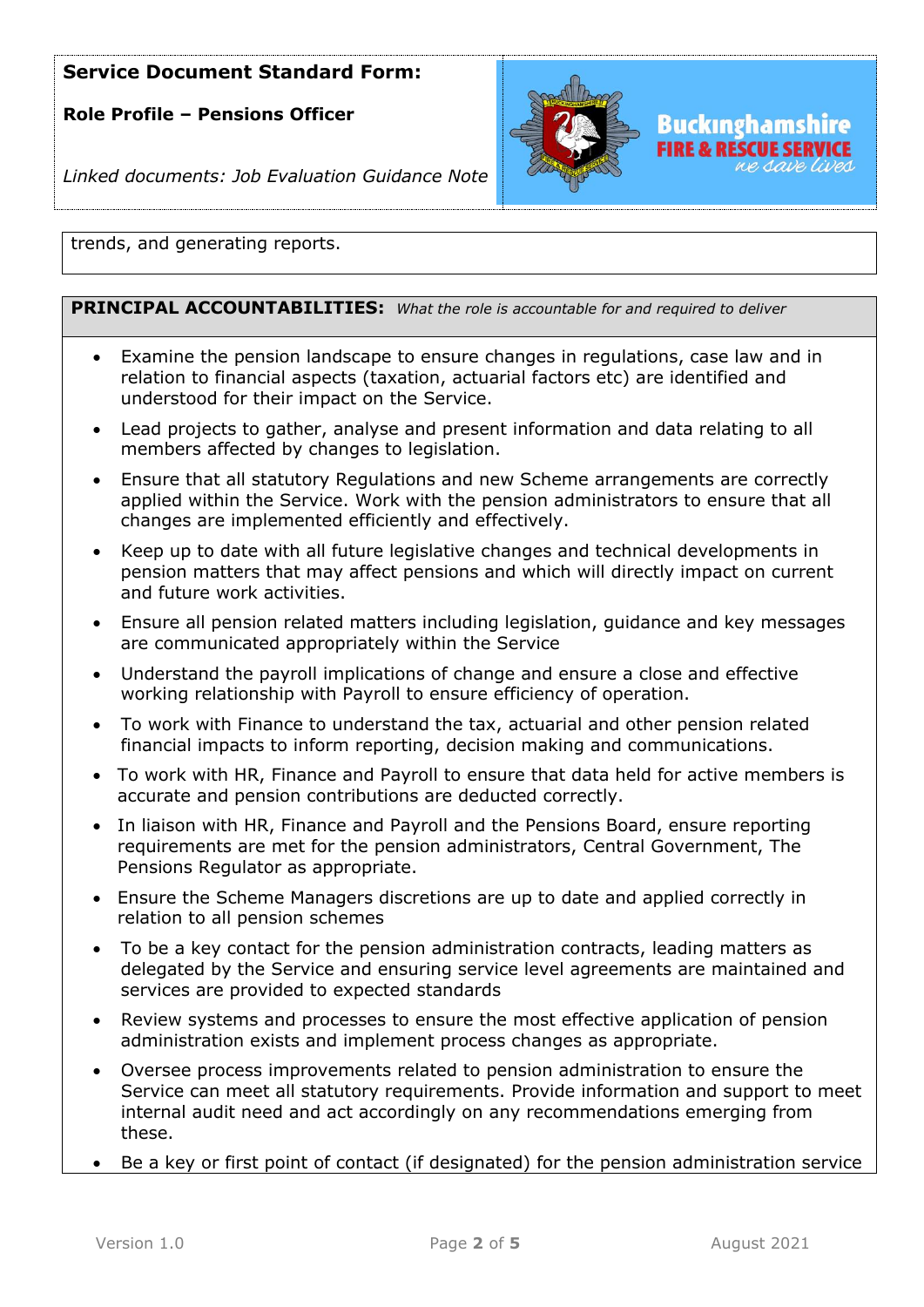**Role Profile – Pensions Officer**



# **Buckinghamshire** FIRE & RESCUE SERVICE

*Linked documents: Job Evaluation Guidance Note*

provider to ensure that an efficient and effective service is maintained for all parties.

- Oversee the provision of a visible, readily available, accessible point of contact to serving and retired members of the Service and provide guidance in the development, co-ordination, monitoring and reviewing of all policies and procedures relating to Pensions.
- Advise on case work relating to specific individual issues as necessary, ensuring issues are addressed in a timely way to resolution and risks are mitigated for the Service.
- Provide training on pension implications for HR, finance and payroll processes to relevant teams and management as appropriate.
- Work with Finance and Payroll to prepare multi-year returns to the Home Office on the Firefighters' Pension Scheme covering all areas of pension spend and income, to support claims to the Home Office for funding.
- Assist Finance and Payroll to prepare pensions figures and narrative to be included in budget and financial monitoring reports. In addition to routine reporting, this will also include supporting the decision-making process as necessary.
- Provide information, support and advice to the Local Pension Board as required and to The Pensions Regulator and other bodies as required.

### **DECISION MAKING:**

### **Make decisions**:

The postholder will make day to day decisions on the pensions projects they manage escalating these to Senior management as appropriate. They will be expected to produce recommendations after research and risk assessment of options.

### **Significant say in decisions**:

The postholder will have a significant say in decisions relating to pensions matters within the Service.

**CONTACT WITH OTHERS:** *The frequent contact the role holder has with others and for what purpose* 

#### **Internal**:

- Finance
- HR
- **Payroll**
- Members of the Firefighters and Local Government pension schemes
- Pensions Board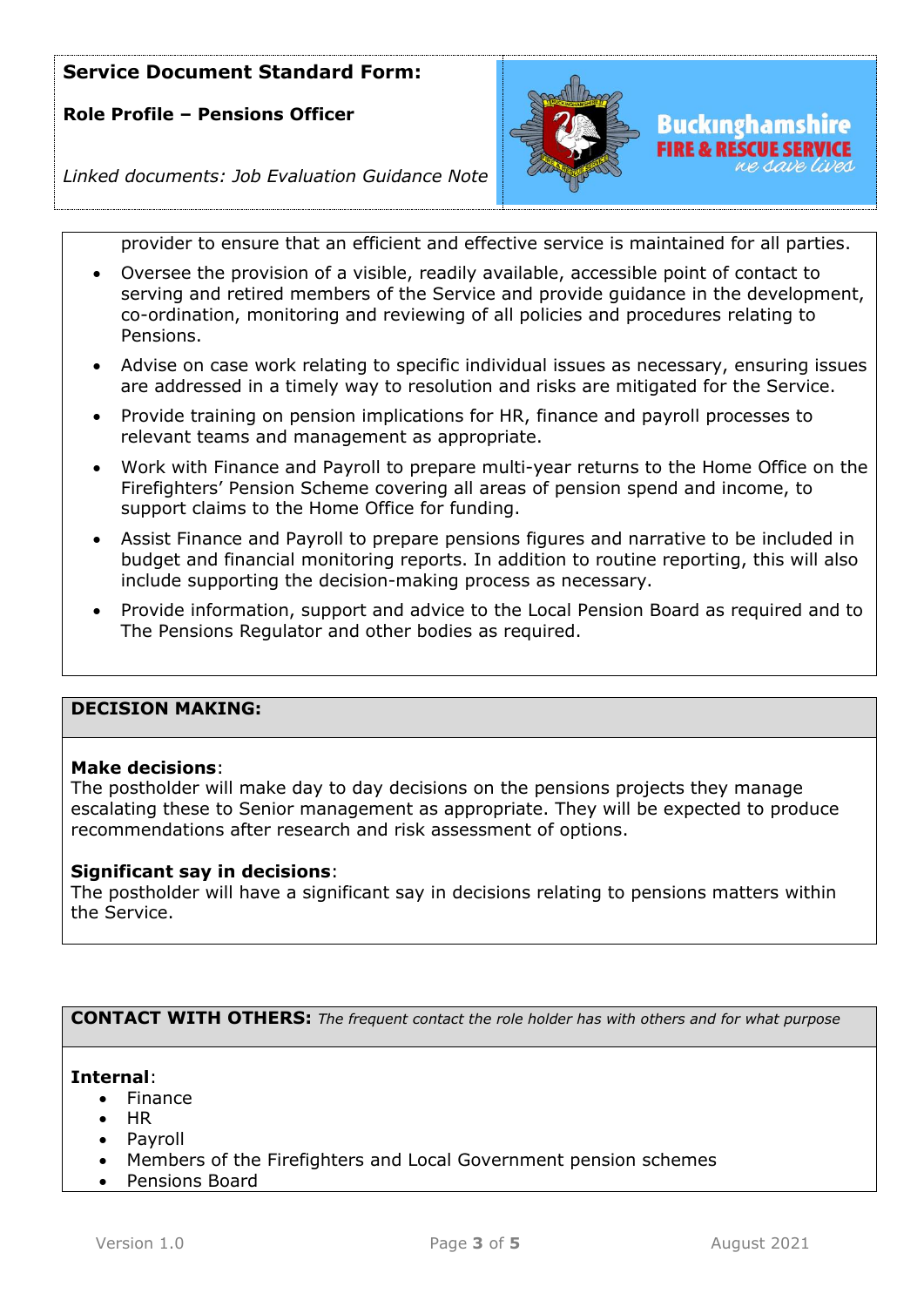**Role Profile – Pensions Officer**



### *Linked documents: Job Evaluation Guidance Note*

### **External**:

- Pension administrators
- The Pensions Regulator
- Local Government Association (LGA)
- Appointed auditors
- Other fire authorities and other public bodies

### **PERSONAL REQUIREMENTS:**

- To participate in a programme of continuous personal and professional development relevant to the role
- To demonstrate conduct and behaviours in accordance with the Service policies, values and norms
- To comply with the Service's aims, organisational values and behaviours and their impact on this post
- To be committed to protecting and respecting the privacy of individuals and the responsible handling of personal information
- To ensure all aspects of health and safety are adhered to. Ensuring that all employees, visitors, contractors etc. within the area are following statutory requirements and Service policies and procedures
- The Service is committed to safeguarding and promoting the welfare of children and vulnerable adults, and expects all employees and volunteers to share this commitment
- To undertake, with appropriate training, the duties of other roles as required
- To mentor and coach employees as required
- To contribute to the development and implementation of relevant policies and procedures
- Attend meetings as required and submit information in appropriate formats as required
- To undertake any other duties which fall within the broad spirit, scope, levels and purpose of this role that may reasonably be required from time to time, at any location required by the Service

### **REQUIREMENTS: Essential Criteria**

*The skills, knowledge, qualifications and training required to perform the role*

### **Qualifications & Training**:

- Educated to degree level or equivalent
- Relevant finance or pensions qualification(s)

### **Experience**:

• Providing advice on public sector pension schemes